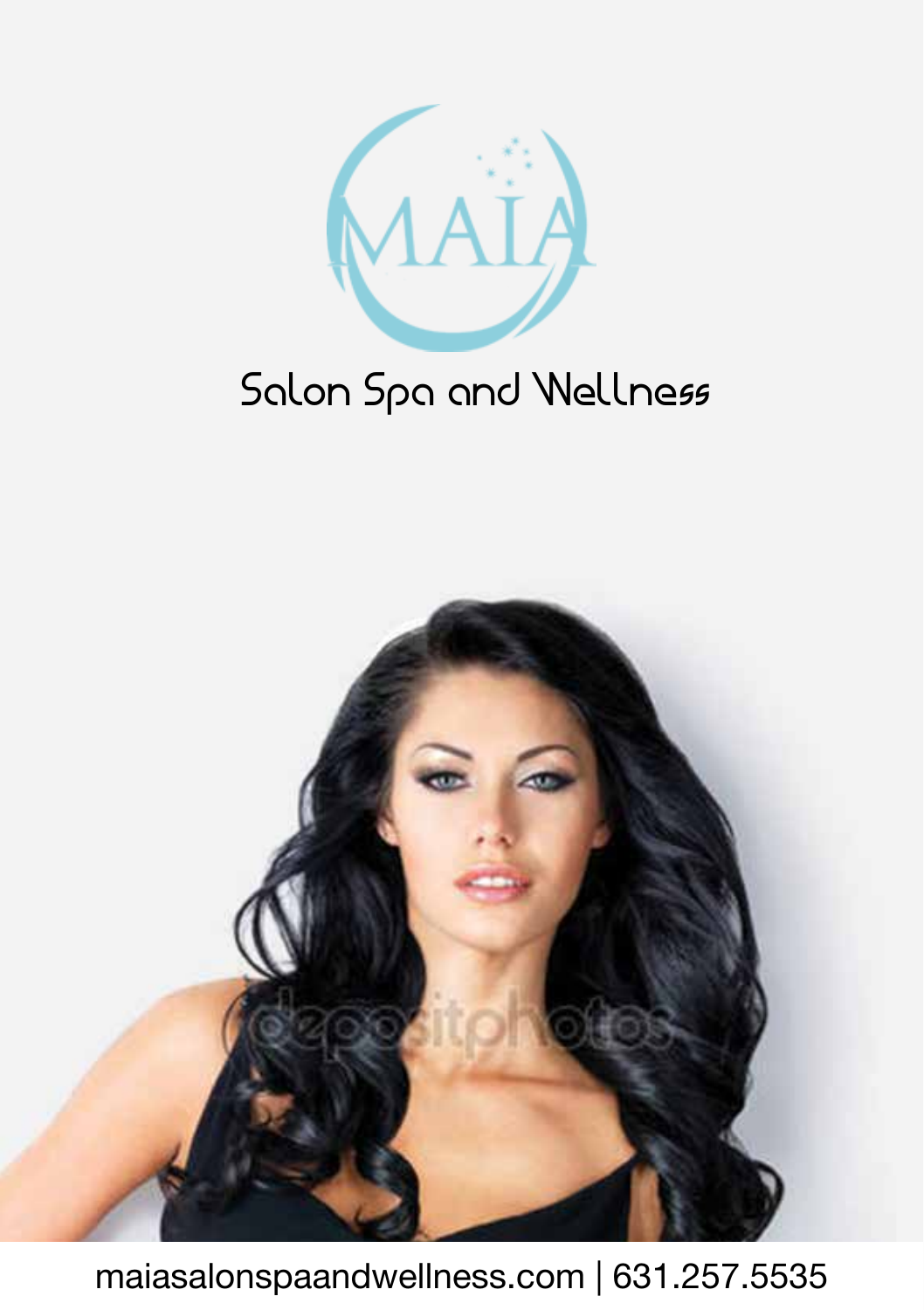### Agata Gajewski-Sathi Founder

Welcome to MAIA Salon Spa and Wellness! We thank you for choosing us and we appreciate having you as our valued guest. We are delighted to share with you our state-of-the-art salonand spa, and we look forward to many exciting years of offering you five-star service in anatmosphere of beauty, elegance and serenity. The philosophy of MAIA Salon Spa and Wellnessreflects the knowledge - understood and shared across many cultures throughout history – of how very important and beneficial "a body beautified and a mind restored" are to our overallwell-being. Our menu of services has been carefully designed to make you look your best and leave you feeling relaxed, restored and rejuvenated.

More and more people are rediscovering the benefits of spa treatments for the body and mind, as well as the revitalizing and healing properties of nature - aloe vera, essential oils, mud treatments, and seaweed wraps, among many others. In recent years, modern science has confirmed that ancient practices, such as yoga, meditation and acupuncture, significantly promote health and wellness.

At MAIA, we are happy to offer services and products which complement our clients'holistic approach to beauty, health and relaxation.

The licensed professionals at MAIA Salon Spa and Wellness are dedicated to enhancing your outer beauty and nurturing your inner well-being. Our first priority is the comfort and satisfaction of every one of our clients. We are confident that your experience at MAIA will make you feel like you have spent a day – or a week - in the most tranquil and luxurious resort.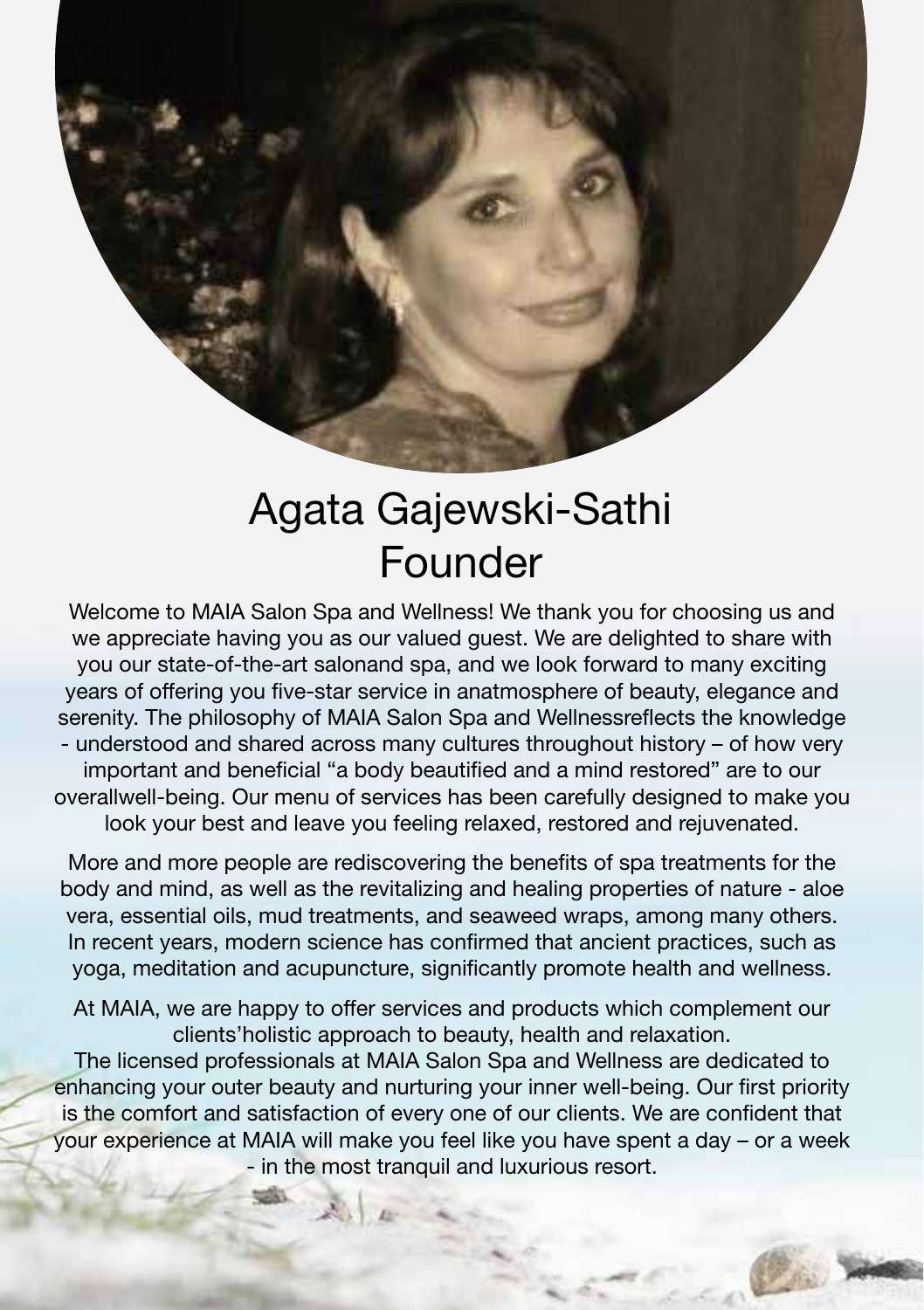

### Salon Spa and Wellness

### More Than a Spa — We Are Your Rejuvenation Destination!

### 631.257.5535 maiasalonspaandwellness.com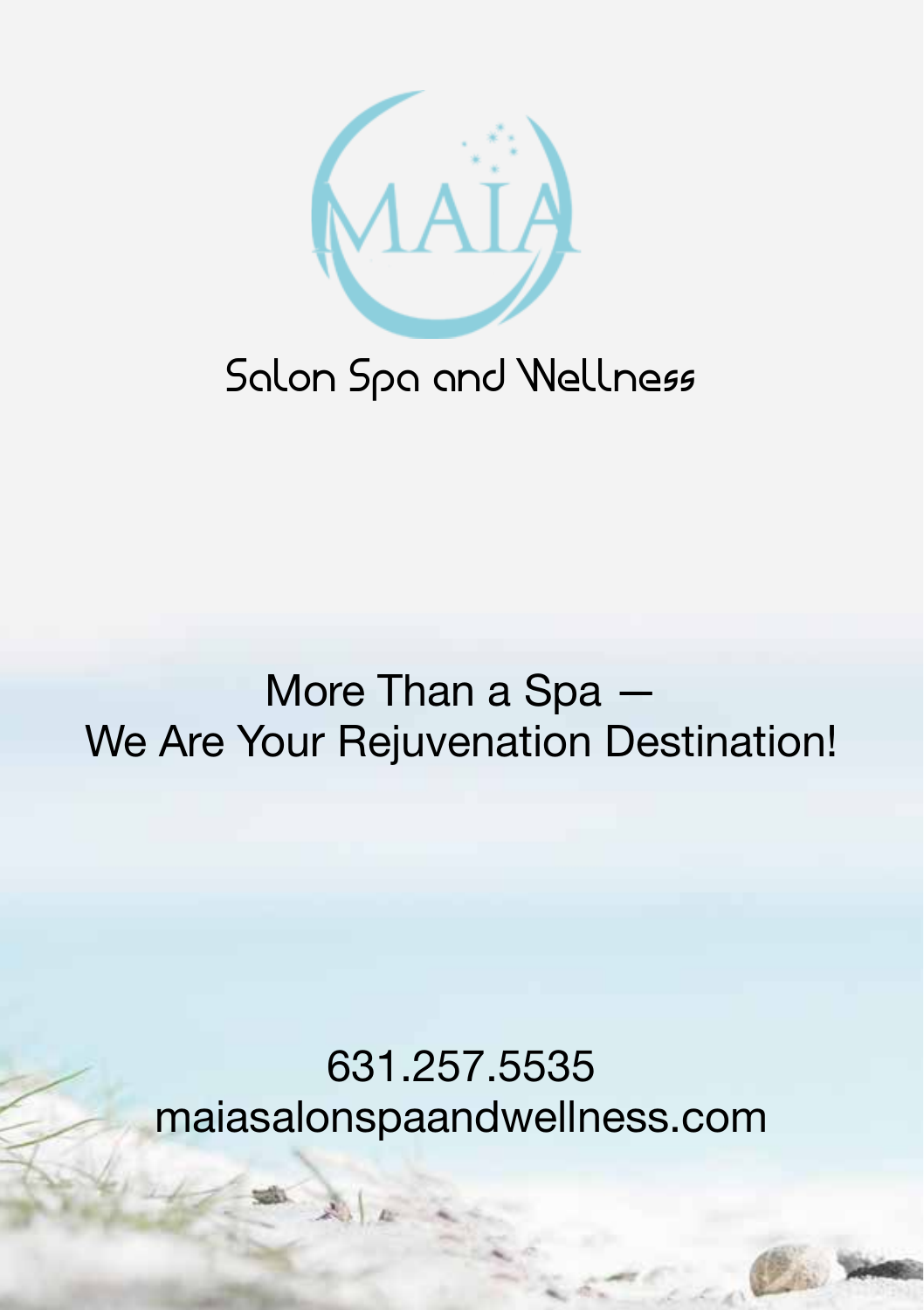

# Hair Lounge

### HAIRCUTS & STYLING **FIND THE COLOR BAR**

| <b>Women's Haircut</b>               | \$55 |
|--------------------------------------|------|
| <b>Blowout</b>                       | \$40 |
| <b>Curl Finish</b>                   | \$20 |
| Flat Iron                            | \$20 |
| Bang Trim                            | \$10 |
| Men's Haircut                        | \$35 |
| Child's Haircut<br>(10-13yrs Old)    | \$30 |
| Child's Haircut<br>(Under 10yrs Old) | \$25 |
| <b>Formal Styling</b>                |      |

| <b>Full Color</b>                             | \$70  |
|-----------------------------------------------|-------|
| Regrowth                                      | \$55  |
| Glaze                                         | \$55  |
| Glaze over Single<br>(Processed or Highlight) | \$30  |
| Men's Color Blend                             | \$45  |
| Face Frame Highlight                          | \$70  |
| Partial Highlight                             | \$90  |
| <b>Full Highlight</b>                         | \$130 |
| Partial Low Lights                            | \$35  |
| Full Low Lights                               | \$50  |
| Ombre*                                        | \$140 |
| Balayage*<br>(Hair Painting)                  | \$140 |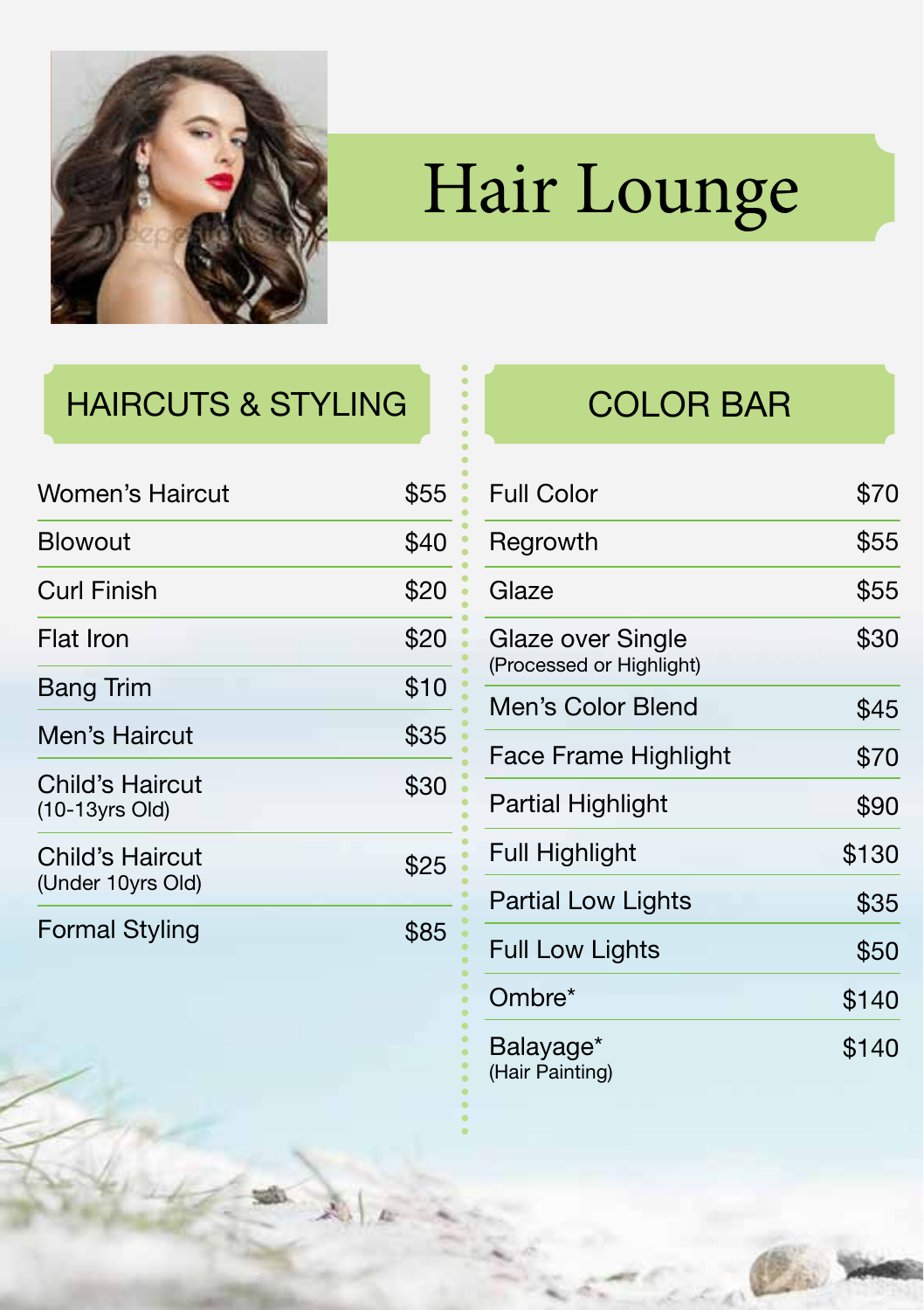

# Texture Service

| Permanent Wave                  | Starting at \$95 |
|---------------------------------|------------------|
| Brazilian Blowout               | \$250            |
| Keratin Straightening Treatment | \$250            |



# Make-Up Boutique

Experience the luxurious skin care products from Jane Iredale

| Make-Up Application                 | \$65 |
|-------------------------------------|------|
| Eye Lash Application                | \$25 |
| <b>Full Application with Lesson</b> | \$90 |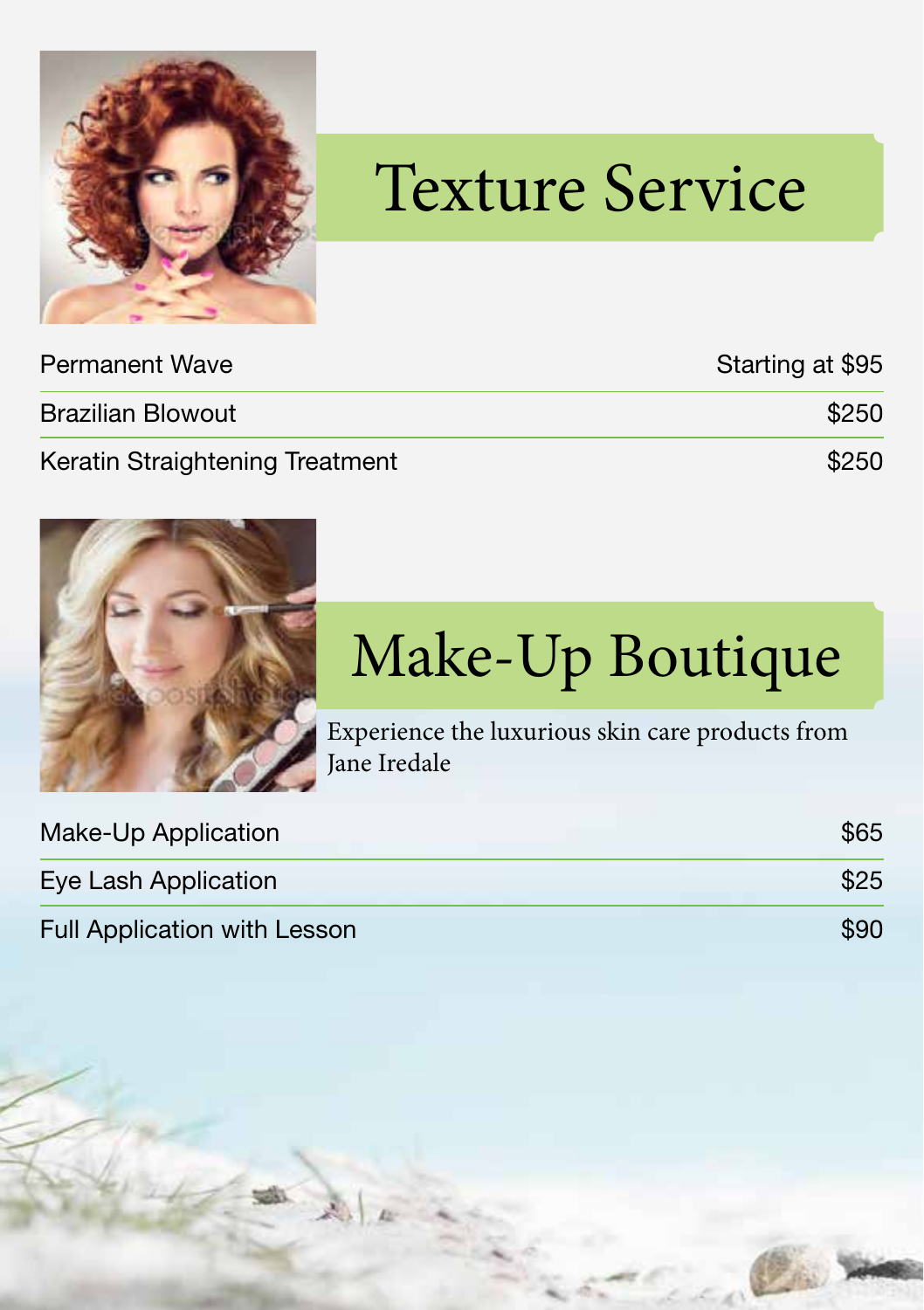

# Nail Studio

Keratin Treatment — \$8 Hands / \$10 Feet

### MANICURES **PEDICURES**

| <b>MAIA Classic Manicure</b>      | \$20 |
|-----------------------------------|------|
| <b>MAIA Signature Manicure</b>    | \$25 |
| <b>MAIA Rejuvenation Manicure</b> | \$40 |
| <b>Gel Manicure</b>               | \$35 |
| Starting @ \$5<br><b>Nail Art</b> |      |
| Polish Change                     | \$10 |

### ACRYLIC AURITUDE GEL ENHANCEMENTS

| <b>Full Set</b>                | \$60         |
|--------------------------------|--------------|
| <b>Forever French Full Set</b> | \$65         |
| Fill-In                        | \$35         |
| <b>Black Fill</b>              | \$45         |
| Repair                         | \$5 per nail |
| <b>Acrylic Overlay</b>         |              |

| <b>Classic Pedicure</b>                    | \$30 |
|--------------------------------------------|------|
| <b>MAIA Signature Pedicure</b>             | \$40 |
| <b>MAIA Spa Pedicure</b>                   | \$45 |
| <b>MAIA Rejuvenation Pedicure</b>          | \$60 |
| <b>Happy Hour Pedicure</b>                 | \$60 |
| Includes complimentary cocktail. Ask about |      |

our monthly specials. French Pedicure -Add \$5

| <b>Full Set</b>                | \$70 |
|--------------------------------|------|
| <b>Forever French Full Set</b> | \$75 |
| Fill-In                        | \$38 |
| <b>Gel Overlay</b>             | \$50 |
| <b>Product Removal</b>         | \$10 |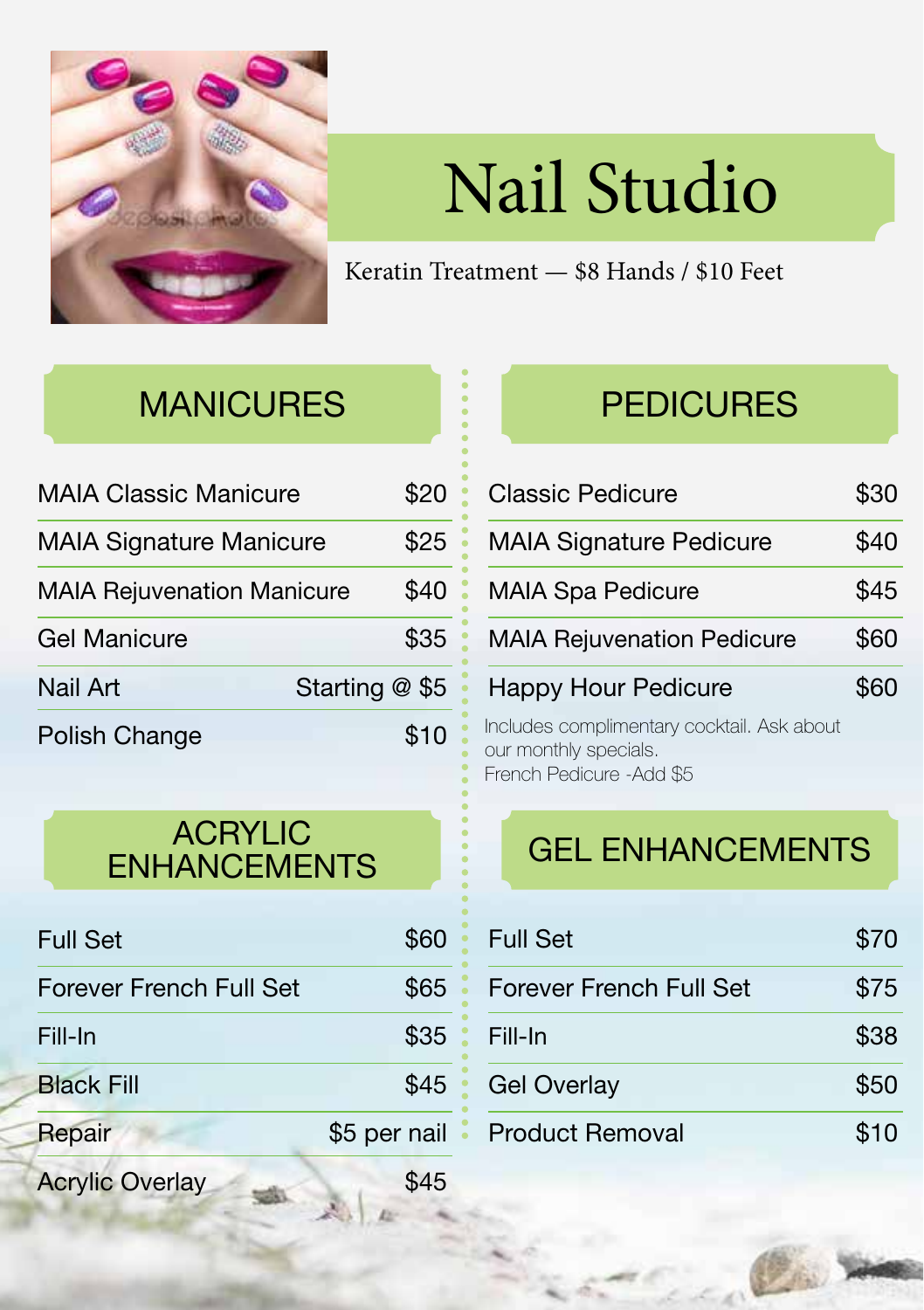

# Waxing Menu

### RED CARPET READY BROWS

The ultimate brow makeover! Eye area is cleansed and toned with Éminence Bright Eye Collection products. Brows are expertly waxed and/or tweezed and trimmed to your ideal shape. Cool down with cold compresses and a calming temple massage. Finish with a lesson on filling in your brows with Jane Iredale Brow Kit.

#### BROW MAINTENANCE SESSION

After you enjoy the Red Carpet experience, keep up those beautiful brows with regular visits to your esthetician. We will clean up all the strays and help maintain your brow shape!

#### LUSCIOUS LIPS

Add some pampering to your lip wax! Enjoy a cooling cleanse followed by a thorough lip wax. Finish with an anti-aging serum, a lip scrub, a plumping masque and Éminence lip gloss in your choice of color.

#### ADDITIONAL WAXING SERVICES

| Lip or Chin      | \$12 |
|------------------|------|
| <b>Half Arm</b>  | \$25 |
| <b>Full Arm</b>  | \$35 |
| <b>Bikini</b>    | \$30 |
| <b>Back</b>      | \$60 |
| <b>Chest</b>     | \$35 |
| <b>Underarms</b> | \$20 |
| <b>Brazilian</b> | \$60 |

| <b>Wax Cartridge</b> | \$9  |
|----------------------|------|
| Half Leg             | \$40 |
| <b>Full Leg</b>      | \$60 |
| <b>Bikini Plus</b>   | \$40 |

Please call in advance to discuss custom waxing)

\$18

\$40

\$20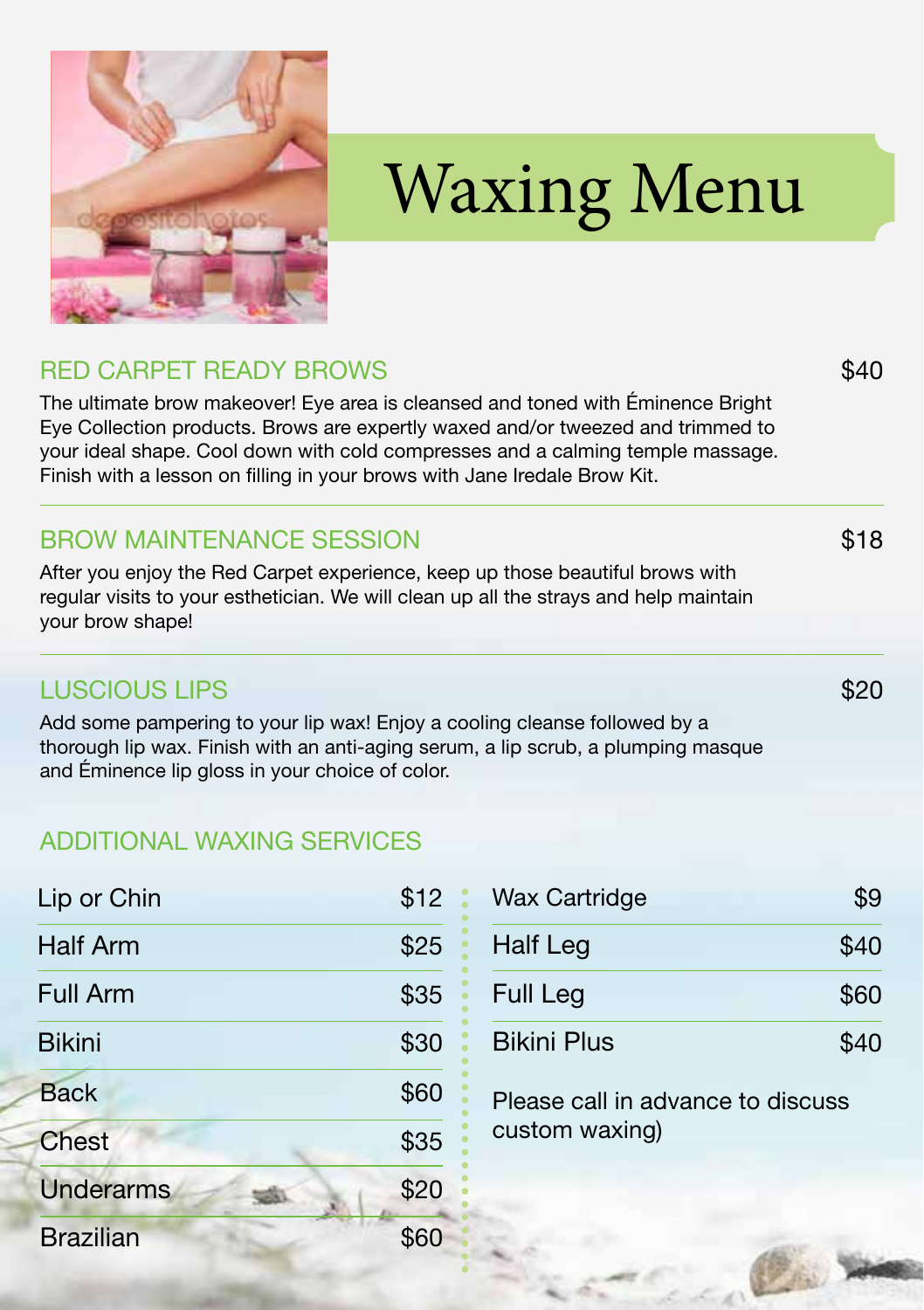

MAIA Salon Spa and Wellness is proud to be an Éminence Handmade Organic Skin Care spa. We are delighted to offer our clients the healthiest and most effective skin care products. Hand mixed from organically grown and hand picked ingredients, they are free of parabens, animal by-products, mineral oils, petroleum, and other harsh cosmetic chemicals -to enhance your beauty and well-being naturally!

### THE SPAN YOUR FACIAL –YOUR WAY



Customized Treatments and Personal Attention from Expert Skincare Therapists Start with a base and add optional mix-ins to create your own facial cocktail. Whether you are looking for quiet relaxation or step-bystep education, our skincare team are here to handcraft your ultimate facial experience. Feel free to discuss exactly what you need and want from your treatment with your esthetician during the consultation!



#### **MAIA Signature Facial**

A deluxe treatment which includes a cleanse, exfoliating scrub, extractions and masque. See the á la carte upgrade menu for mix-in options.

> \$90 (50 minutes) Member Rate \$60

# The Essentials

#### **MAIA Signature Facial**

Cool and balance your skin with the Eminence Organics Clear Skin Probiotic cleanser and masque. This facial treats oily, congested, and acne prone skin with cucumber, yogurt and tea tree oil. We reduce the visible signs of problem skin and breakouts without stripping the skin of moisture, leaving your skin purified and detoxified.

\$105 (50 minutes) \$105 (50 minutes)

#### **MAIA Signature Facial**

Reverse dark spots and revive and nourish dull skin with the power of high quality, concentrated Vitamin C. Perfect for all skin types!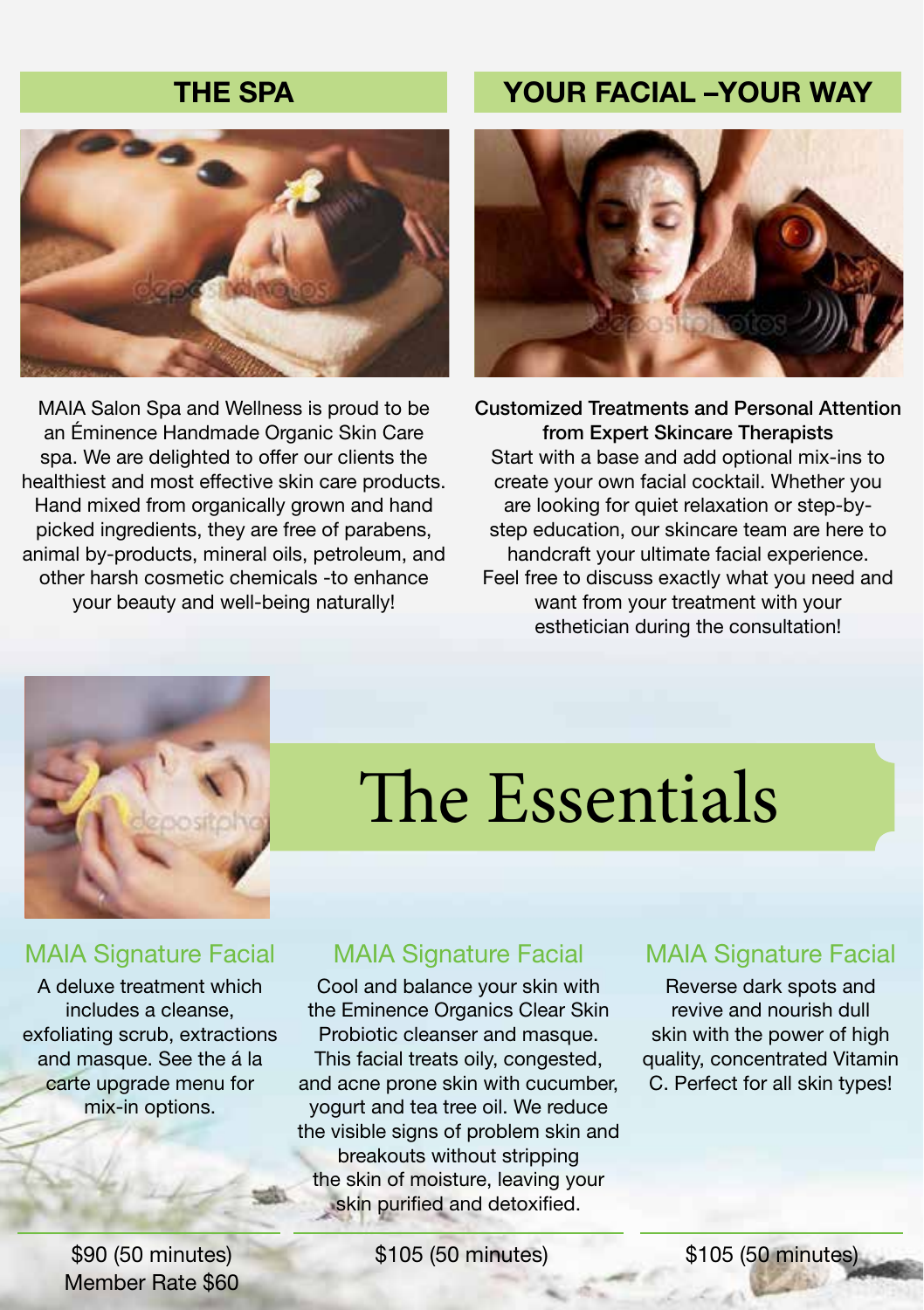

### ÉMINENCE MIXOLOGY AT ITS FINEST

### TOP SHELF FACIAL MENU

These luxurious treatments are a cocktail of Éminence organic peels, special treatments and advanced Hungarian massage techniques. Organic ingredients are hand picked and hand mixed for maximum results!

### Age Corrective Firm Skin Facial

\$105 (50 minutes) \$155 (80 minutes)

A mixture of the top two anti aging lines from Éminence - Firm Skin and Age Corrective. Used together, they give the skin a lifted and refined appearance. Experience clinically tested breakthrough ingredients such as a natural Retin A alternative, sourced from the Swiss Green Apple.

### Purifying Clear Skin Facial

Your face will feel cool and calmed with yogurt, tea tree oil, and red currant. Healing, nondrying ingredients soothe problematic skin and prevent future breakouts. Organic probiotics will ensure clean pores and glowing skin!

### Beautiful and Bright Skin

A powerful cocktail to treat and prevent hyperpigmentation and make your skin glow! Éminence's patented complex acts as a natural hydroquinone to lighten dark spots and ensure beautiful, even skin tone over time.

### Soothing Calm Skin Facial

\$105 (50 minutes) \$155 (80 minutes)

Breathe and relax as chamomile, hibiscus, rosehip and healing herbs calm and soothe sensitive and rosacea prone skin types.

### Ultra-lift Fountain of Youth Facial

The most luxurious of all facials. Let your expert esthetician help you customize a tailored facial experience which will make your natural beauty glow! You treatment will include an enzyme peel, full face microdermabrasion, booster shot, and your choice of one á la carte upgrade.

#### Executive Facial

A deep-cleanse and purifying facial designed to address the needs for men's skin including: aging, dry patches, dull skin, clogged pores and shaving irritation.

\$105 (50 minutes) \$155 (80 minutes)

\$105 (50 minutes) \$155 (80 minutes)

\$250 (90 minutes)

\$105 (50 minutes)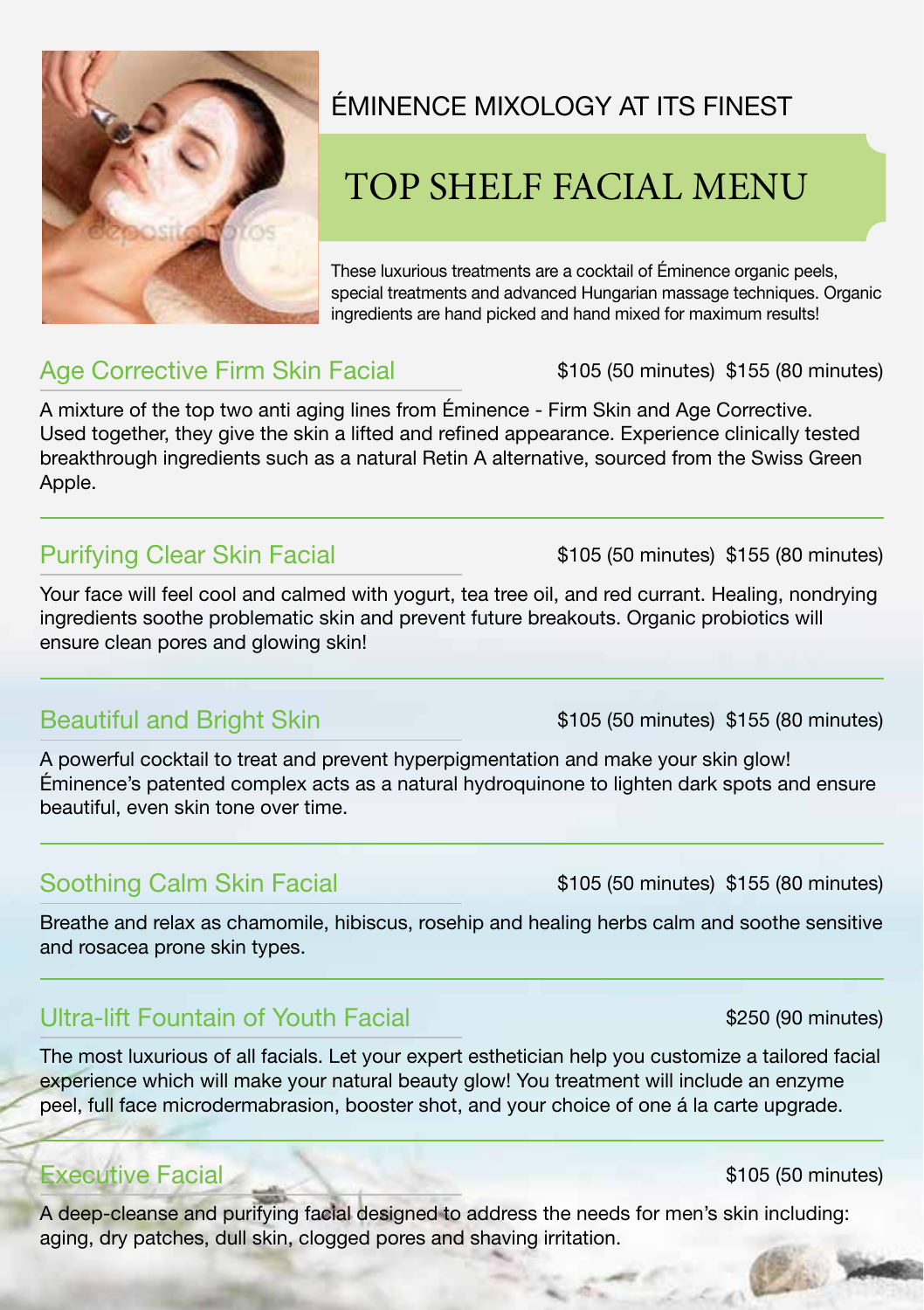

## Á LA CARTE UPGRADES

\$15

Create your own facial cocktail by adding mix-ins of your choice!

### Booster Shots Add a shot of concentrated vitamins and antioxidants to shake up your facial! Choose from Bright Skin, Clear Skin, Firm Skin, Calm Skin, or Jalapeno boosters. Ageless Hands Revitalizer Enjoy youthful hands with an organic scrub, followed by a Blueberry Enzyme Peel, and finished with Age Corrective Cream. Tired Leg and Foot Treatment Feel rejuvenated with Éminence Herbal Cellulite Treatment and Coconut Firming Lotion, Firming Neck and Décolleté Enzyme Treatment Lift and firm with Yam and Pumpkin Peel followed by a massage with Monoi Age Corrective Cream. Enzyme Peel Choose from a selection of Éminence peels for deeper exfoliation and radiant skin! Bright Eyes Treatment A full facial for your eye area! A cleanse, exfoliation and lymphatic massage prepare the eye area for a brightening mask. Finish with firming serum and an eye cream. For ultimate results, add the 'Eye Area' microderm. Arctic Berry 3 Step Peptide Peel \$5 \$25 \$25 \$35 \$30 \$45 \$50

Organic Sun Defense Beauty Refresher Finish your facial with an in-treatment room make-up refresher. Your face will glow afteran application of Éminence Tinted Moisturizer, Sun Defense Minerals powder,

Chai Bronzer and plumping lip gloss!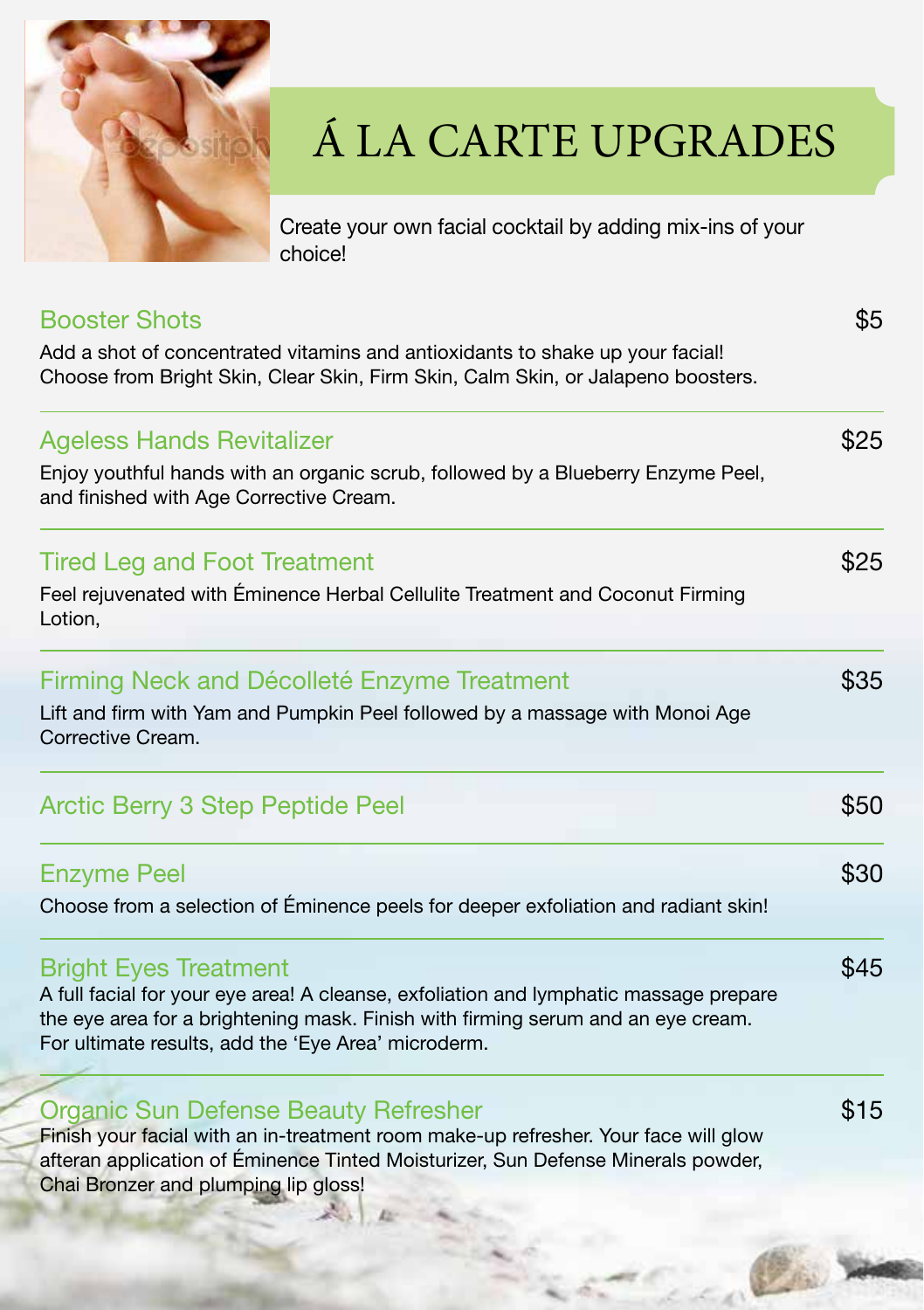

## EXPRESS FACIAL MENU

25 Minute Treatments with Visible Results

### Citrus and Kale Vitamin C Glow

\$50 (25 minutes)

\$65 (25 minutes)

\$65 (25 minutes)

### Express Enzyme Pick Me Up Peel

Skin is cleansed under steam, followed by the organic enzyme peel of your choice. The pores are cleansed with thorough extractions, followed by the application of serum and moisturizer.

### Express Enzyme Pick Me Up Peel

Skin is cleansed under steam, followed by the organic enzyme peel of your choice. The pores are cleansed with thorough extractions, followed by the application of serum and moisturizer.



## MICRODERMABRASION

### Full Face, Neck and Décolleté

\$80 (30 minutes)

A half hour dedicated to microderm! Skin is cleansed and toned, treated with a full microdermabrasion, and hydrated with a serum and moisturizer.

| <b>Full Microdermabrasion</b><br>Add-On | \$69 | Neck and Décolleté<br>Add-On                             | \$25 |
|-----------------------------------------|------|----------------------------------------------------------|------|
| Eye Area Add-On                         | \$10 | Full Back Add-On*<br>*Available for the Back Facial Only | \$50 |
|                                         |      |                                                          |      |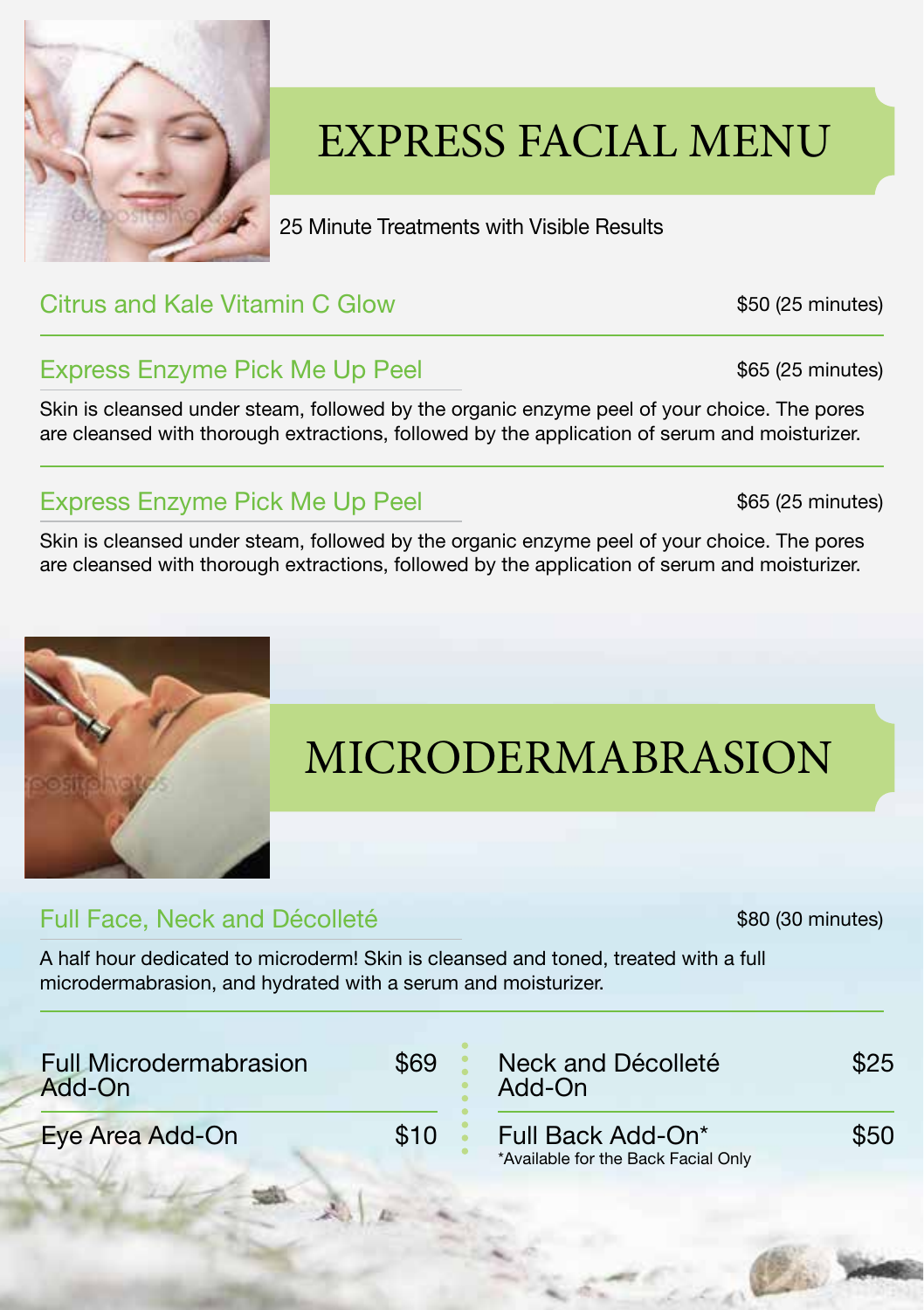### Swedish Massage

Developed in Sweden and the Netherlands in the 19th century, this massage is both relaxing and invigorating as the therapist uses medium to light pressure and long flowing strokes. Swedish massage improves blood and lymphatic circulation, eliminates toxins, provides stress relief, and soothes achy muscles.

### Deep Tissue Massage

Sore and tense muscles can leave you feeling like you have been carrying the weight of the world on your shoulders. Let our expert massage therapists work on the painful trouble spots and leave you feeling relaxed, energized and renewed.

#### MAIA Power Hour

Our definition of the perfect massage! 60 Minute Customized Massage with 2 or more upgrades …

### The Zone Express Massage

25 minutes of pain and tension relief. Focus is on 1-2 zones: Neck & Shoulders; Back & Sciatic; Legs & Feet; Hands & Arms

### Couples Signature Suite Massage

Rekindle your romance as you enjoy a relaxing Swedish massage side-by-side with your loved one - or share a relaxing massage and catch up on girl talk with your best friend.

MASSAGES

\$85 (50 minutes) \$60 Member Rate \$120 (80 minutes) \$99 Member Rate

\$95 (50 minutes) \$135 (80 minutes)

\$115 (60 minutes) \$95 Member Rate

\$95 (50 min.) \$125 (80 min.) per person

\$50 (25 minutes)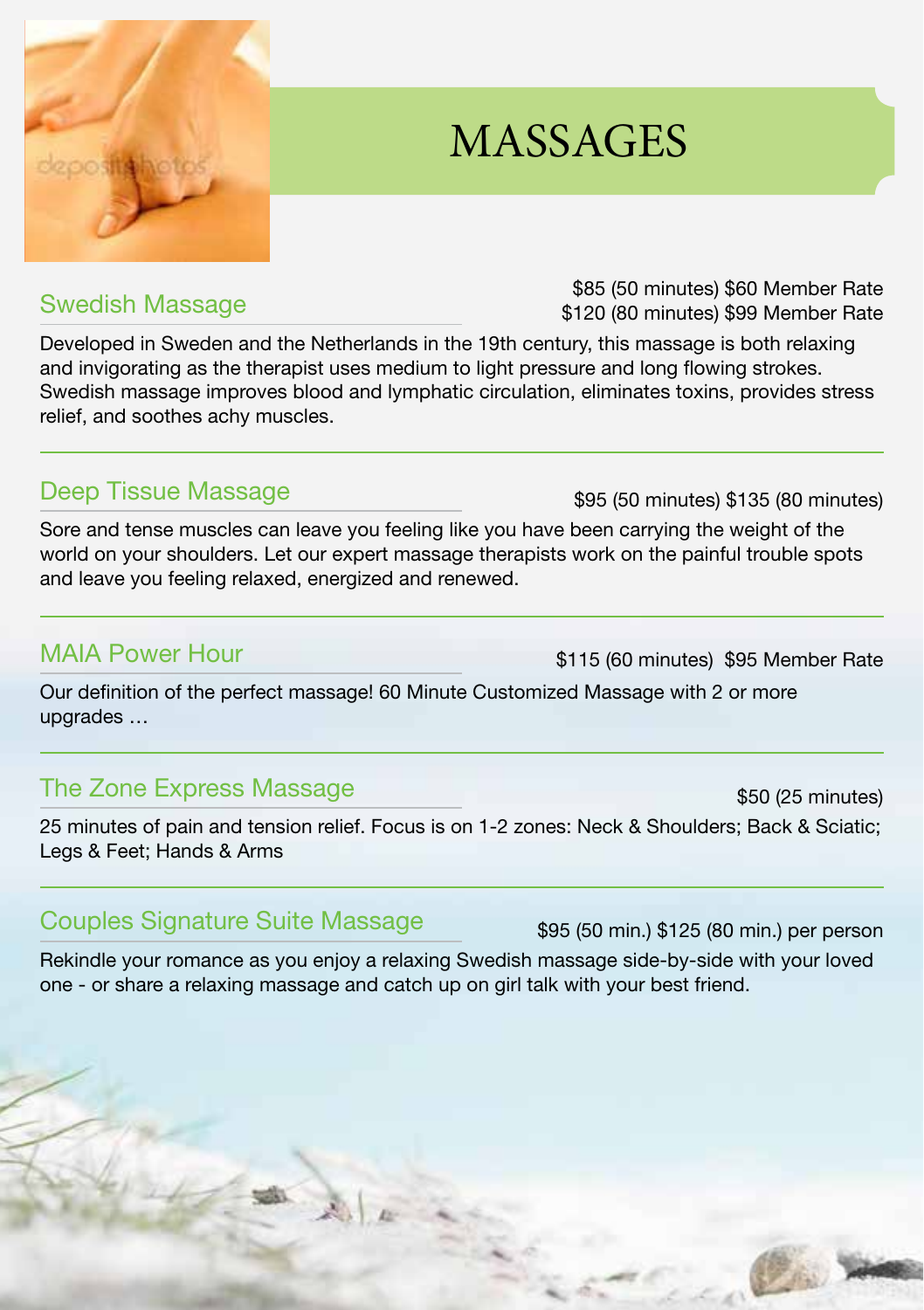#### Prenatal Massage

Pregnancy is a very special time in a woman's life, but it can also bring about many physiological and emotional changes. Prenatal massage can relieve headaches, back and leg pain, decreased anxiety, and help you sleep better! Let our experience therapist temper you and help you relax as you prepare to welcome your bundle of joy. \*A doctor's note is required for prenatal massage

#### Reiki Reconnection

Reiki is a Japanese technique for stress reduction. It is based on the idea that an unseen life force energy flows through us and makes us alive. Reiki has been shown to be effective in promoting healing and always creates a beneficial effect.

### MAIA Massage Upgrades

Choose One:

- Hot Lava Rocks or Himalayan Salt Stones
- -Arnica Deep Tissue Massage
- -Stretch & Recover Sports Massage
- -Moist Heat & Aromatherapy Sinus Treatment
- -Dry Brushing & Honey Butter Hydration Treatment
- -Scalp Massage; Hair Treatment & Steam Shower
- -Eminence Organics 3-step Ageless Hands Revitalizer

-Honey Heel Glaze Treatment & Reflexology



\$95 (50 min.)

\$15

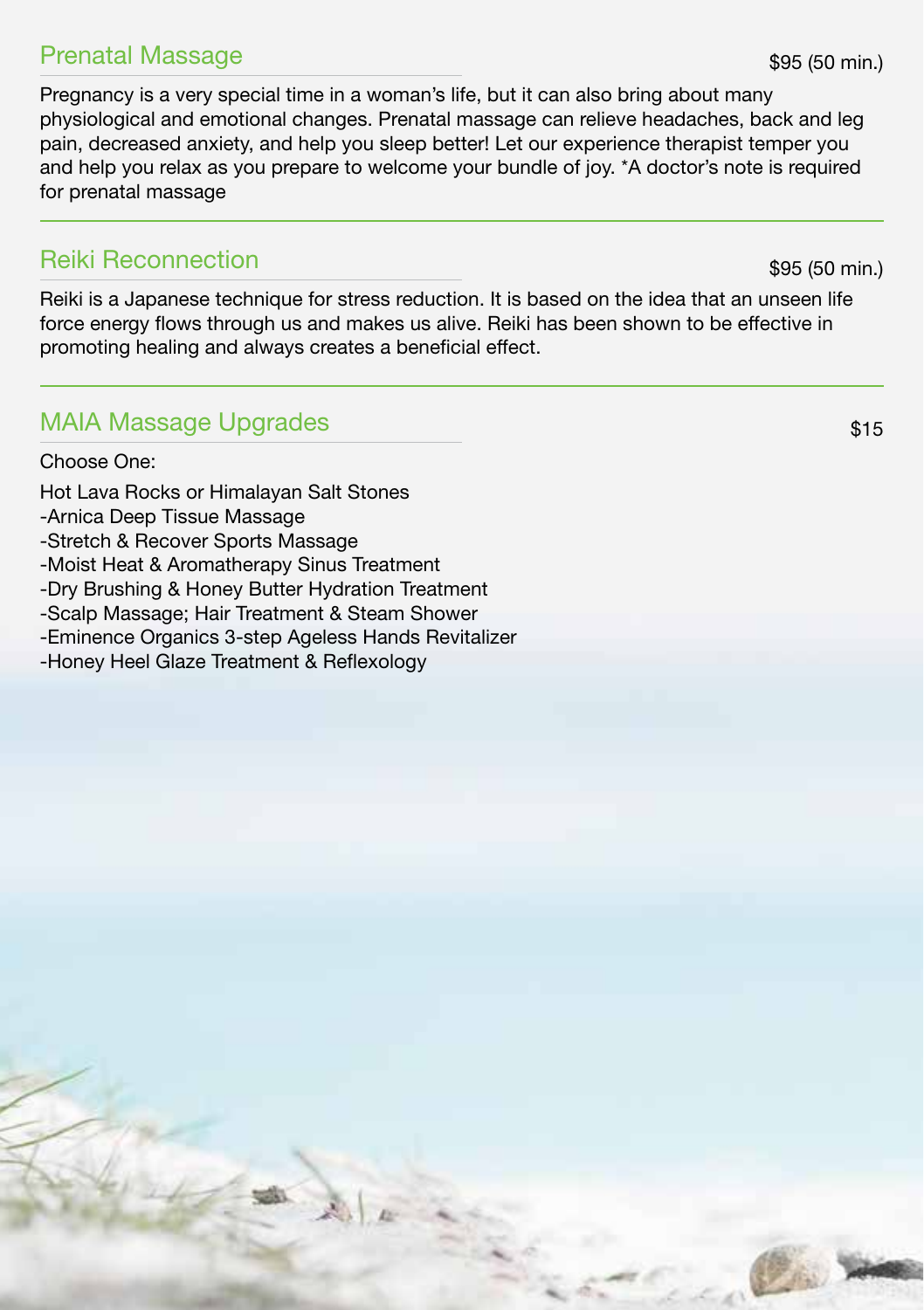## BODY TREATMENTS

### Seasonal Body Polish

### Mineral Mud Detox Wrap with steam shower

### Honey Glaze Body Polish & Hydration Wrap

We start with dry brushing head to toe to open the pores and stimulate the lymphatic system; gently polish skin with our signature oatmeal scrub; and then calm your skin and your tension with soothing warm compresses and a luxurious Milk & Honey body butter application. Added Bonus: We'll pamper your feet with our Fresh Honey Heel Glaze application while sending you into blissful relaxation with reflexology.

#### Seaweed & Cellulite Spa Wrap (Thalassotherapy)

 $\mathbb{A} \mid \mathbb{A}$ 

Seaweed gently exfoliates, draws out toxins, smooths down cellulite and nourishes skin while promoting a healthy glow. Treatment includes dry brush exfoliation, cellulite activator, seaweed application, hot towels, scalp massage and body butter application.

#### Back Facial Treatment

We address the skin concerns on your back as we would your face. Eminence Organics active ingredients leave you with softer and smoother skin. Let us help you take care of this often neglected out of reach area. Treatment includes cleansing, exfoliation, extractions, moisturizing and a selective masque specially formulated for your appropriate skin issue

50 minutes (\$110)

\$90 (50 min) Member Rate: \$60

50 minutes (\$110)

50 minutes (\$95)

\$90 (50 min.)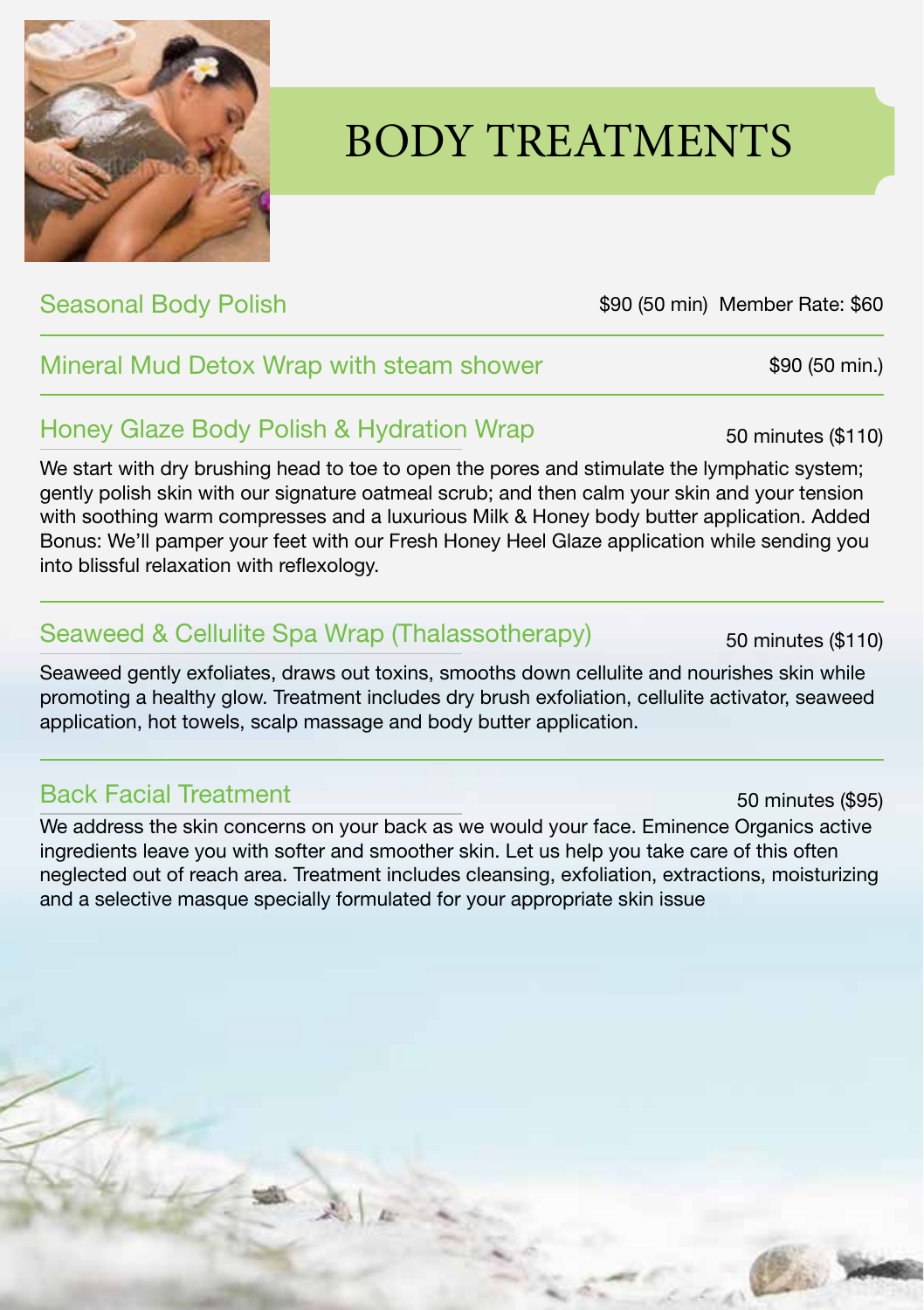

## SPA PACKS

Any MAIA package can be customized. Please call us and we will be happy to work with you to create the perfect spa experience just for you!

| <b>Rejuvenation Package</b><br>Enjoy a 50 minute Swedish Massage accompanied by a 50 minute MAIA Signature<br>Facial.                                                                               | \$175 |
|-----------------------------------------------------------------------------------------------------------------------------------------------------------------------------------------------------|-------|
| <b>MAIA Retreat Package</b>                                                                                                                                                                         | \$260 |
| Relax and unwind with a 50 minute Swedish Massage, 50 minute Youth Shield<br>facial and a MAIA Signature Manicure and Pedicure. Enjoy a spa lunch and finish<br>your day with shampoo and blowout.  |       |
| Gentleman's Package                                                                                                                                                                                 | \$200 |
| MAIA Salon Spa and Wellness caters to men, too! Re-energize with a 50 minute<br>Deep Tissue Massage, 50 minute MAIA Signature Facial, 10 minute Steam Shower<br>and Haircut.                        |       |
| <b>Couples Package</b>                                                                                                                                                                              | \$300 |
| Spend some time relaxing alongside your special someone in our Couples Suite. 50<br>minutes Couples Swedish Massage, Scalp Massage with Aromatherapy. Finish with<br>a Couples Happy Hour Pedicure! |       |
| <b>Bride-To-Be Package</b>                                                                                                                                                                          | \$280 |
| Prepare and unwind for your big day! Relax with a 50 minute Swedish Massage,<br>Beautiful and Bright Skin Facial, Happy Hour Pedicure, Shampoo, Blowout and a<br>Make-Up Refresher.                 |       |
| Groom-To-Be Package                                                                                                                                                                                 | \$180 |
| Enjoy a 50 minute Hot Stone Massage and 50 minute MAIA Signature Facial. Finish<br>with a 10 minute Steam Shower!                                                                                   |       |
| Mommy-To-Be Package                                                                                                                                                                                 | \$245 |
| Pampering and relaxation for the expectant mother is essential! Melt away with a                                                                                                                    |       |

Pampering and relaxation for the expectant mother is essential! Melt away with a 50 minute Prenatal Massage, 50 minute MAIA Signature Facial, and MAIA Signature Manicure and Pedicure. Finish your relaxation experience with a shampoo, blowout and a make-up refresher.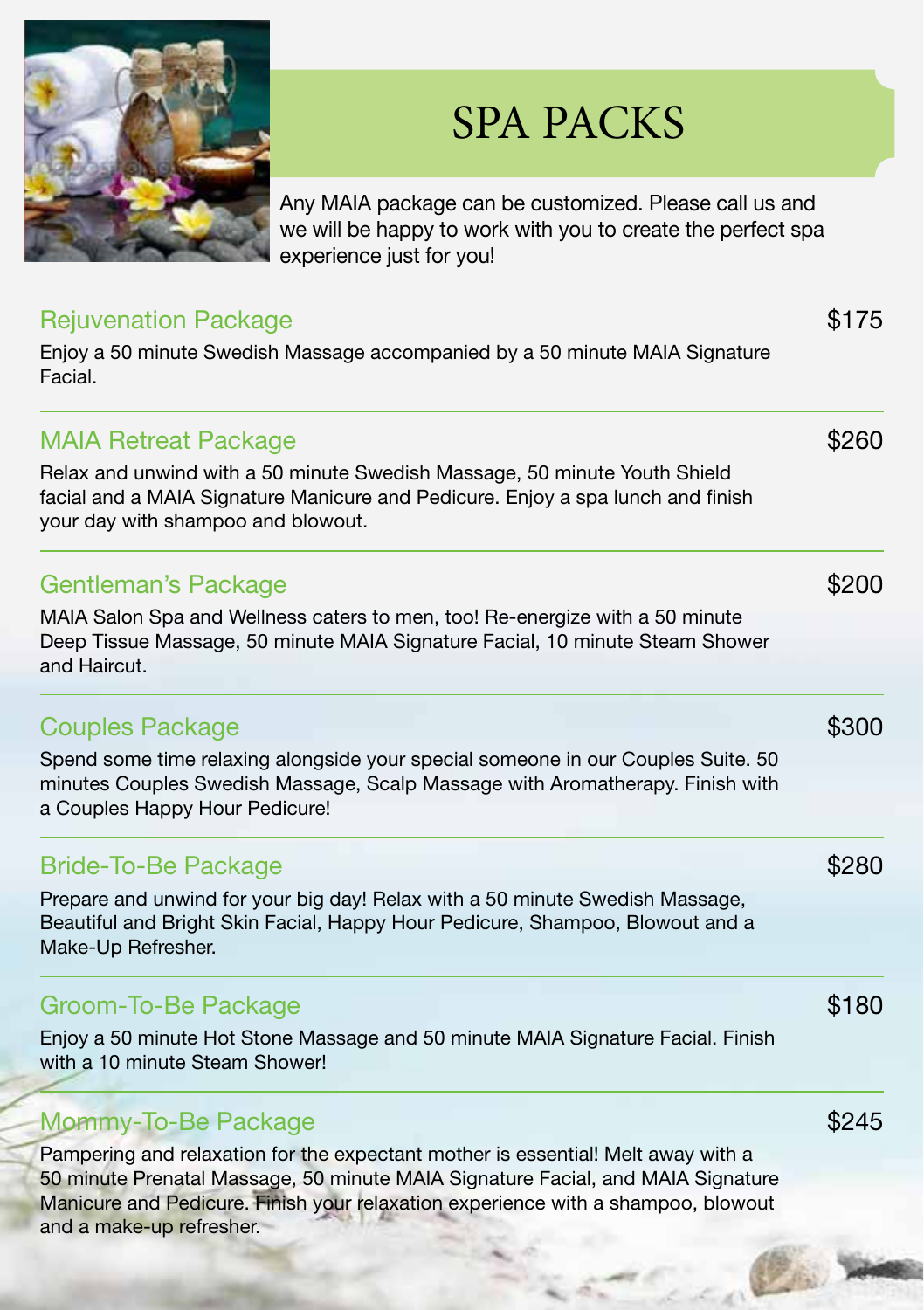

### FACIAL REJUVINATION

Medi Spa Every Wednesday from 6-9pm by appointment.

#### Botox/Dysport

| BOTOX Cosmetic, onabotulinumtoxinA<br>injections, is the only FDAapproved<br>treatment to temporarily improve both<br>moderate to severe frown lines between the<br>brows and crow's feet in adults. You can<br>get treated in both areas at the same time.<br>That's the beauty of BOTOX Cosmetic. | One Area                | \$200<br>\$550 |
|-----------------------------------------------------------------------------------------------------------------------------------------------------------------------------------------------------------------------------------------------------------------------------------------------------|-------------------------|----------------|
|                                                                                                                                                                                                                                                                                                     | Full treatment: 3 areas |                |
| <b>Derma Fillers</b>                                                                                                                                                                                                                                                                                |                         |                |
| JUVÉDERM is the first and only non-surgical<br>hyaluronic acid (HA) filler FDA-approved<br>to instantly smooth moderate to severe<br>wrinkles around your nose and mouth for up<br>to one year with optimal treatment.                                                                              | Juvederm                | \$475          |
| <b>Restylane Silk</b>                                                                                                                                                                                                                                                                               |                         |                |
| Restylane Silk is the first and only FDA-<br>approved product specifically designed for<br>subtle lip enhancement and the smoothing<br>of wrinkles and lines around the mouth in<br>patients over 21 years of age.                                                                                  | <b>Restylane Silk</b>   | \$525          |

Aesthetic Nurse Specialist, Katherine Kyriacou, registered nurse, has seven years experience in different accepts of nursing and extensive training in aesthetics. She has trained with Empire Medical training in New York City, in Botox, Dermal Fillers introduction, and advanced training certificate.

Katherine has also worked in a preceptor training at Grace Medical Aesthetics, in Middlebury, Ct, with Charis Wipfer APRN, FNP. During her training in Connecticut, she advanced in the newest techniques Blunt Tip Cannulas that have been known to cause less or no complications with bruising. Katherine Kyriacous has also worked with Dr. Rhee Plastic Surgeons, Huntington Station, NY.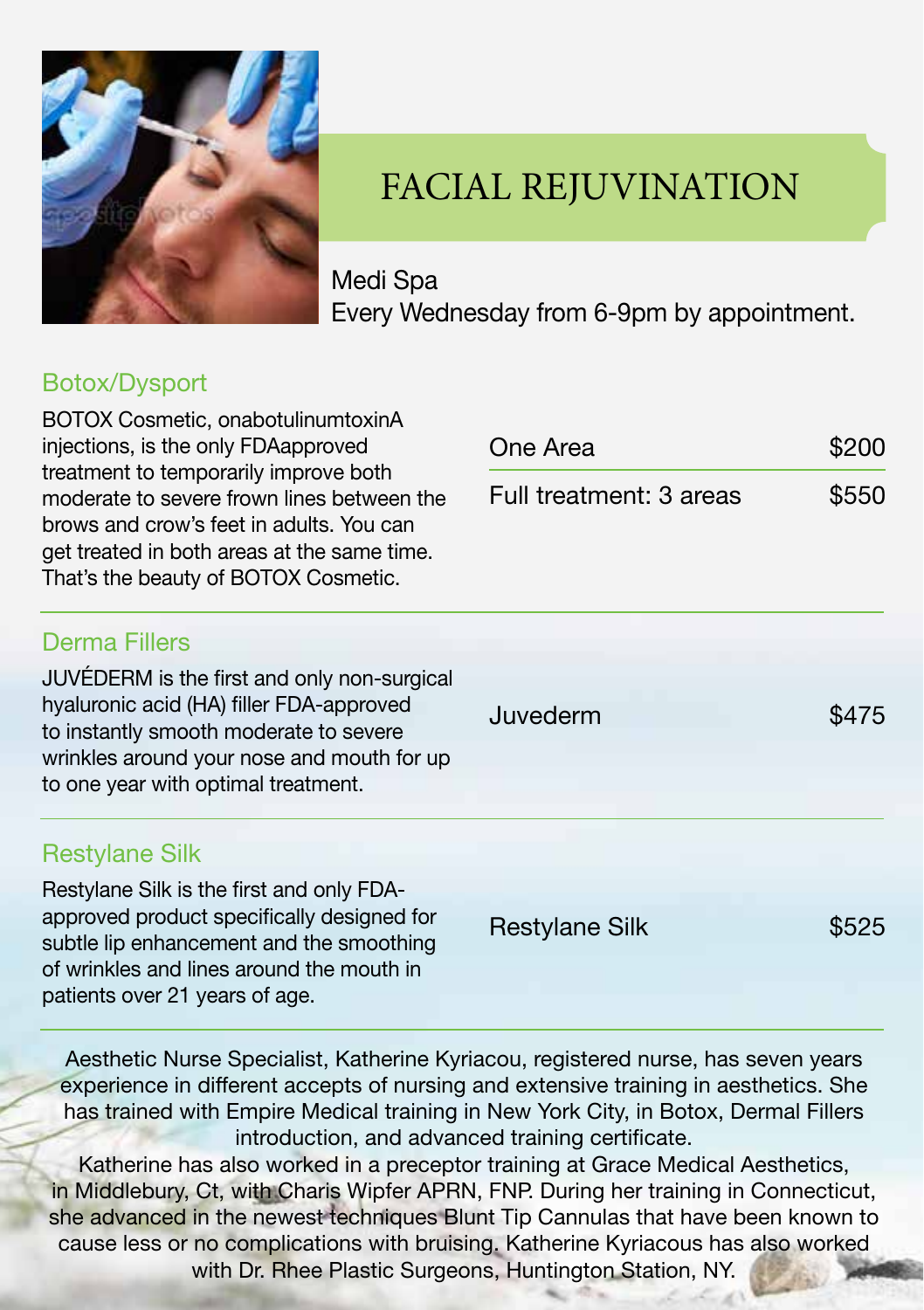### MEMBERSHIPS

Join The MAIA Beauty Revolution Get Your MY MAIA Membership Now !!!

### \$99 ONE MONTH UNLIMITED BLOWOUTS New Client Special No commitment | Valid for new clients only

### ALL ACCESS | \$299.99 per month

Unlimited hair services including single process color, glazes, foil highlights, keratin treatments, haircuts and blowouts, unlimited nail services including classic manicures, classic pedicures, gel and acrylic full sets and fill-ins, Gelish manicures, polish changes, MAIA Signature manicures, MAIA Signature pedicures, unlimited facial waxing services including eyebrow, lip, chin and one 50 minute Swedish Massage or one 50 minute MAI Signature Facial per week.

### NAIL MEMBERSHIPS

| Nail Enhabcement Membership<br>Unlimited acrylic and gel fill-ins, Gelish manicures, gel polish finish, polish<br>changes and nail repairs. | \$79.99<br>per month |
|---------------------------------------------------------------------------------------------------------------------------------------------|----------------------|
| <b>Pretty Hands &amp; Feet Membership</b>                                                                                                   | \$69.99              |
| Unlimited classic manicures, classic pedicures and polish changes                                                                           | per month            |
| <b>Elite Nail Membership</b>                                                                                                                | \$109.99             |
| Unlimited MAIA Signature manicures MAIA Signature pedicures acrylic and                                                                     | per month            |

Unlimited MAIA Signature manicures, MAIA Signature pedicures, acrylic and gel full sets and fill-ins. gelish manicures, polish changes and nail repairs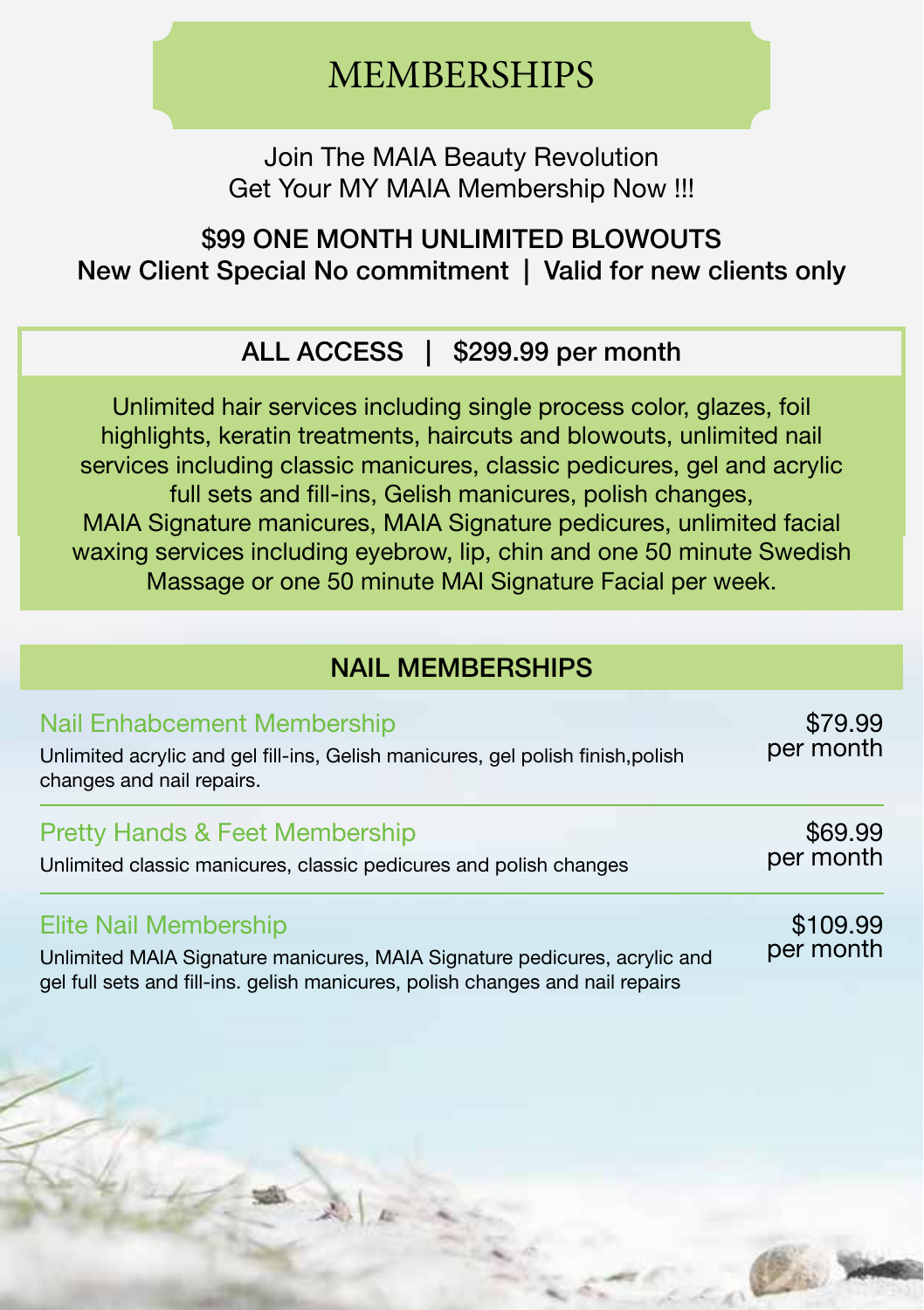### HAIR MEMBERSHIPS

| <b>Blowout Membership</b>                                                                                                                                                | \$69.99               |
|--------------------------------------------------------------------------------------------------------------------------------------------------------------------------|-----------------------|
| Unlimited blowouts                                                                                                                                                       | per month             |
| Men's Membership                                                                                                                                                         | \$39.99               |
| Unlimited Men's haircuts and beard trims.                                                                                                                                | per month             |
| <b>Color Membership</b>                                                                                                                                                  | \$99.99               |
| Unlimited single process color or glazes, haircuts and blowouts.                                                                                                         | per month             |
| <b>Elite Color Membership</b><br>Unlimited hair services including single process color, glazes, partial foil<br>highlights, full foil highlights, , haircuts, blowouts. | \$149.99<br>per month |

### SPA MEMBERSHIPS

| <b>VIP Spa Membership</b>                                                | \$189.99<br>per month |  |
|--------------------------------------------------------------------------|-----------------------|--|
| One 50-minute Swedish Massage or 50 minute MAIA Signature Facial per     |                       |  |
| week.                                                                    |                       |  |
| Spa Membership                                                           | \$99.99               |  |
| Two 50-minute spa treatments per month (choice of 50 minute Swedish mas- | per month             |  |

Two 50-minute spa treatments per month (choice of 50 minute Swedish massage and/ or 50 minute MAIA Signature Facial